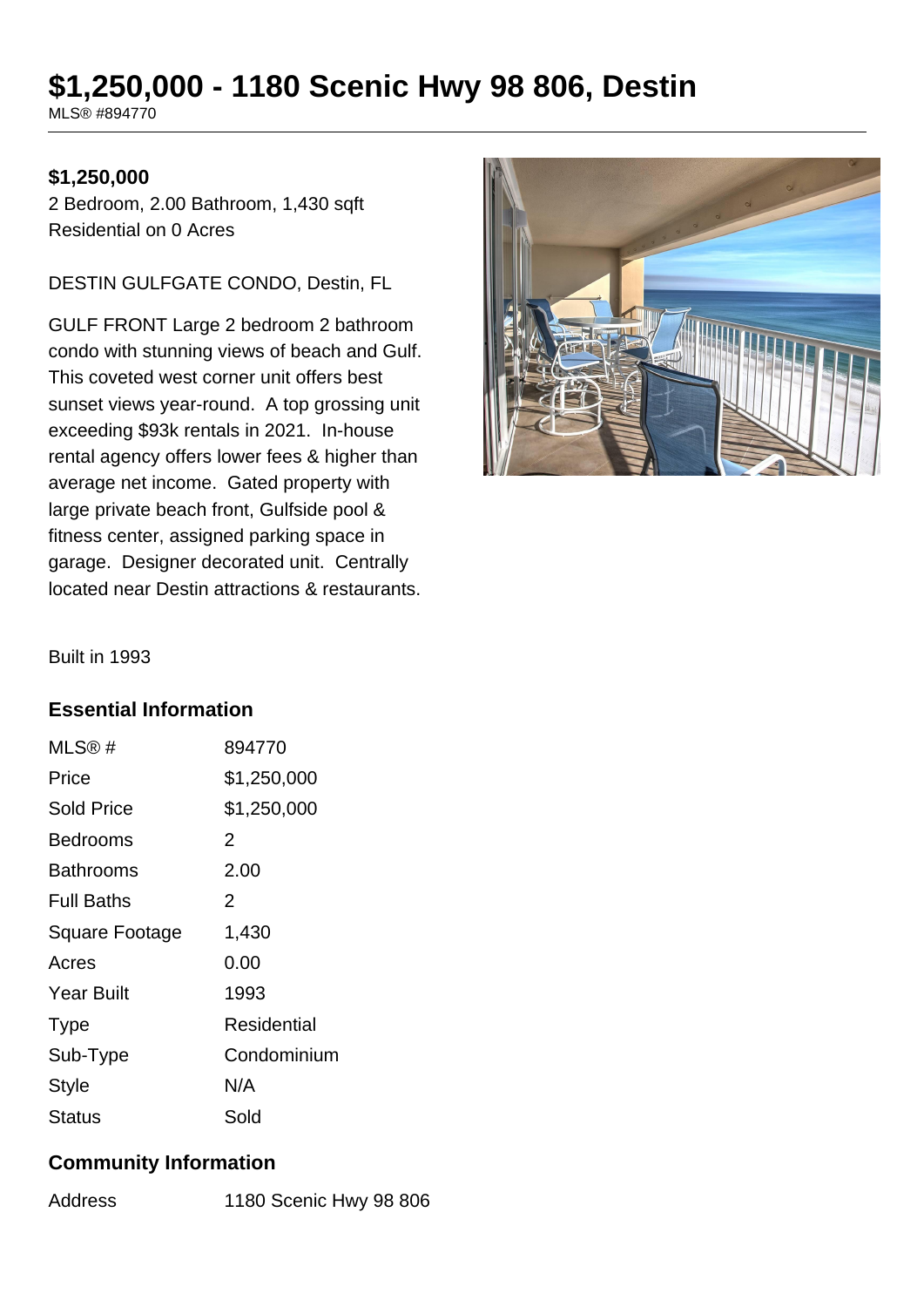| Area         | 14 - Destin                  |
|--------------|------------------------------|
| Subdivision  | <b>DESTIN GULFGATE CONDO</b> |
| City         | Destin                       |
| County       | Okaloosa                     |
| <b>State</b> | EL.                          |
| Zip Code     | 32541                        |

## **Amenities**

| Amenities                | Beach, Community Room, Elevators, Exercise Room, Pavillion/Gazebo, Pets<br>Allowed, Picnic Area, Pool, TV Cable, Waterfront                      |
|--------------------------|--------------------------------------------------------------------------------------------------------------------------------------------------|
| <b>Utilities</b>         | Electric, Public Sewer, Public Water, TV Cable                                                                                                   |
| <b>Parking Spaces</b>    | 1                                                                                                                                                |
| Parking                  | Covered, Garage, Garage Attached                                                                                                                 |
| # of Garages             | 1                                                                                                                                                |
| Is Waterfront            | Yes                                                                                                                                              |
| Waterfront               | Gulf                                                                                                                                             |
| Has Pool                 | Yes                                                                                                                                              |
| Pool                     | Pool - In-Ground, Community                                                                                                                      |
| <b>Interior</b>          |                                                                                                                                                  |
| <b>Interior Features</b> | Elevator, Floor Tile, Furnished - All, Owner's Closet, Pantry, Renovated, Wet<br>Bar, Window Treatment All                                       |
| Appliances               | Dishwasher, Disposal, Dryer, Freezer, Ice Machine, Microwave, Refrigerator,<br>Refrigerator W/IceMk, Smoke Detector, Stove/Oven Electric, Washer |
| Heating                  | Heat Pump Air To Air                                                                                                                             |
| Cooling                  | AC - Central Elect, Ceiling Fans                                                                                                                 |
| — <i>.</i>               |                                                                                                                                                  |

## **Exterior**

| <b>Exterior</b>          | Concrete, Roof Membrane, Stucco                                       |
|--------------------------|-----------------------------------------------------------------------|
| <b>Exterior Features</b> | Balcony, Pavillion/Gazebo, Pool - In-Ground, Shower, Sprinkler System |
| Roof                     | Roof Membrane                                                         |

# **School Information**

| Elementary    | Destin                   |
|---------------|--------------------------|
| <b>Middle</b> | Destin                   |
| High          | <b>Fort Walton Beach</b> |

## **Additional Information**

| Days on Website | -87        |
|-----------------|------------|
| Date Sold       | 2022-05-13 |